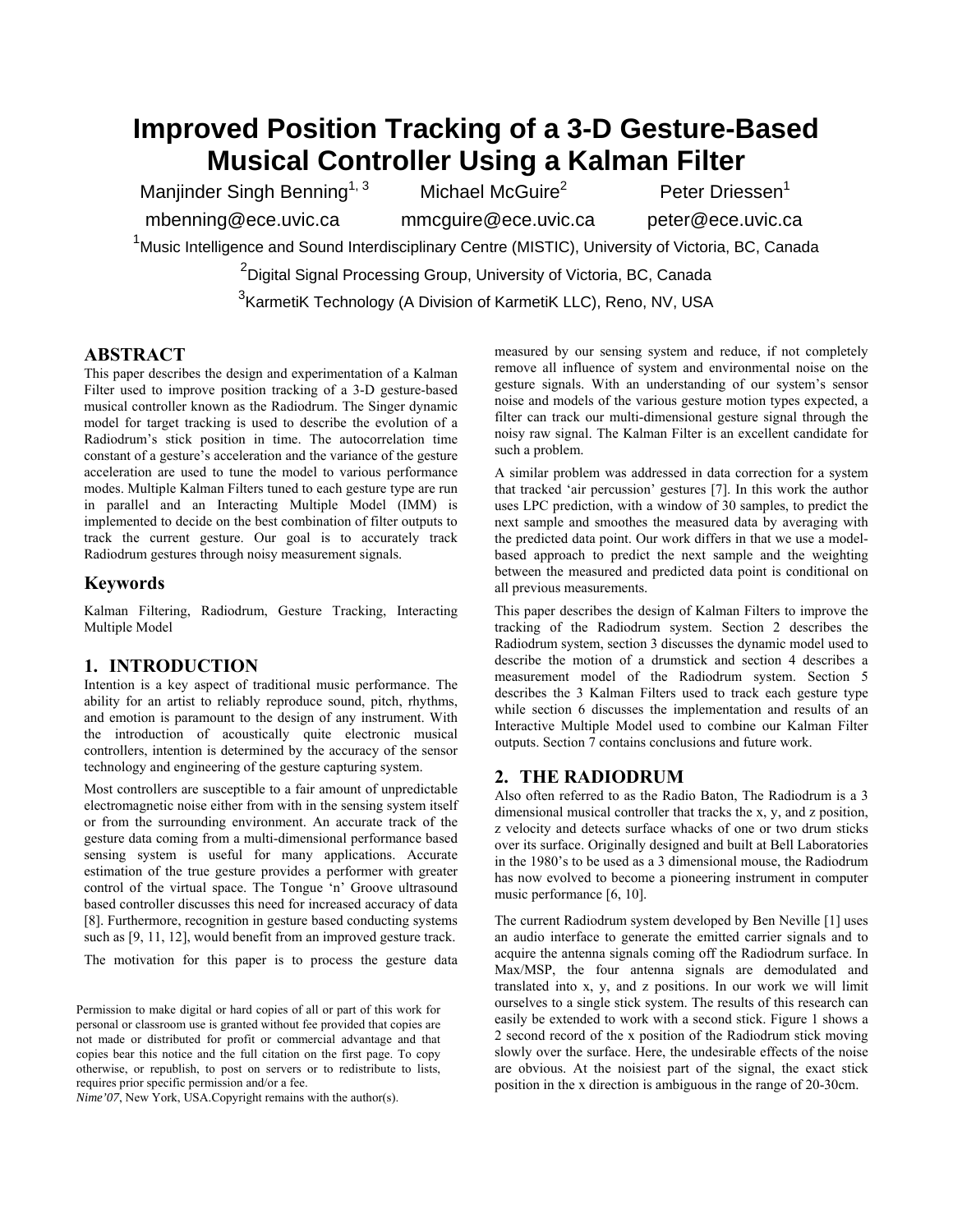<span id="page-1-3"></span>

Figure 1: Raw x position of Radiodrum signal

### <span id="page-1-0"></span>**3. DYNAMICAL SYSTEM FOR RADIODRUM GESTURES**

Motion of a Radiodrum stick can be described by a linear dynamic model consisting of a state vector X(k) and a state transition matrix  $\Phi(k)$ . Random disturbances to the state due to the randomness of human motion can be modeled by a white Gaussian noise process, W(k), described by its covariance matrix, Q(k). [Equation 1](#page-1-4) describes the state vector containing the position, velocity, and acceleration of a Radiodrum stick in all three dimensions.

$$
X(k) = [x, vx, ax, y, vy, ay, z, vz, az]
$$

#### <span id="page-1-4"></span>Equation 1: State Vector

[Equation 2](#page-1-5) describes how the system's state evolves from one time instant to the next.

$$
X(k+1) = \Phi(k)X(k) + W(k)
$$

<span id="page-1-5"></span>Equation 2: Linear Dynamic Model

Ф(k) and Q(k) are obtained using the Singer model for maneuvering targets described in section [3.1.](#page-1-6)

#### <span id="page-1-6"></span>**3.1 The Singer Dynamic Model**

The dynamic model for the Radiodrum system was inspired by extensive work already published in the field of missile tracking for military applications. Tracking of a Radiodrum stick is analogous to tracking a missile through the earth's atmosphere using radar. The Singer model for maneuvering targets provides a intuitive parameterized way to specify the state transition matrix,  $\Phi(k)$ , and the dynamic disturbance covariance matrix,  $Q(k)$  [2].

The Singer model takes into account a dynamic acceleration disturbance noise process that is not necessarily white. Physically, this means that a force may be applied to the stick over a certain window of time to maneuver it. The correlation coefficient  $\tau$ describes to what degree the noise is correlated and  $\sigma^2$  is the variance of the acceleration over a gesture. [Equation 3](#page-1-7) shows the autocorrelation of the acceleration. T is the sampling period. In our case 1/3000 sec.

$$
E[a(t)a(t+T)] = \sigma^2 e^{(-\frac{|T|}{\tau})}
$$

#### <span id="page-1-7"></span>Equation 3: Autocorrelation of acceleration

The  $\Phi(k)$  matrix, shown in [Equation 4,](#page-1-8) describes how the state of a single dimension of the Radiodrum is updated over consecutive time instants.

$$
\begin{bmatrix} 1 & T & \tau^2 [-1 + \frac{T}{\tau} + e^{(-\frac{T}{\tau})}] \\ 0 & 1 & \tau [1 - e^{-\frac{T}{\tau}}] \\ 0 & 0 & e^{(-\frac{T}{\tau})} \end{bmatrix}
$$

<span id="page-1-8"></span>Equation 4: Transition matrix, Ф(k)

Since the random disturbance matrix W(k) must be white the random acceleration component is processed through a whitening filter giving rise to a Q(k) matrix of the form in [Equation 5.](#page-1-9)

$$
Q(k) = E[W(k)W^{T}(k)] = \frac{2\sigma^{2}}{\tau} \begin{bmatrix} q_{11} & q_{12} & q_{13} \\ q_{12} & q_{22} & q_{23} \\ q_{13} & q_{23} & q_{33} \end{bmatrix}
$$

<span id="page-1-9"></span>Equation 5: Covariance of disturbance matrix

The q values are functions of  $\tau$ , the correlation time and T, the sampling period. For the exact derivation of  $Q(k)$  see [3].

## <span id="page-1-1"></span>**4. RADIODRUM MEASUREMENT MODEL**

A measurement model describes the relationship between the known measurements and the unknown parameters of a system.

$$
Z(k) = H(k)X(k) + V(k)
$$

Equation 6: Linear Measurement Model

Where  $Z(k)$  denotes the measurement vector,  $H(k)$  denotes the observation matrix, X(k) denotes the unknown parameters and  $V(k)$  the measurement noise. The matrix  $R(k)$  is defined as the covariance of V(k).

In our case, the measurements correspond directly with x, y, z in the state vector therefore  $H(k)$  is simply a (3,9) matrix with zeros except in the entries  $(1,1)$ ,  $(2,4)$ , and  $(3,7)$ . The covariance of the x, y, and z position noise was measured throughout the entire playable range of the Radiodrum's 3-dimensional surface. Since the noise is position dependant, more specifically, increasing with height of the stick, an averaged sum of all covariance calculations over the surface was used.

# <span id="page-1-2"></span>**5. KALMAN FILTERING OF THE RADIODRUM GESTURES**

The Kalman Filter is an optimal recursive linear estimator. With knowledge of the system and measurement devices, all measurements are processed to estimate the desired unknown parameters. The Kalman Filter processes the measurements in a linear fashion minimizing the error between the estimated parameters and the actual parameters [4]. The Kalman Filter outputs a filtered estimate of the state of the system. This estimate is a weighted combination of the measurements and the predicted state provided by the dynamic model. For a complete derivation of the Kalman Filter, see [4].

This initial work on Kalman Filtering of Radiodrum gestures was implemented and tested offline in Matlab.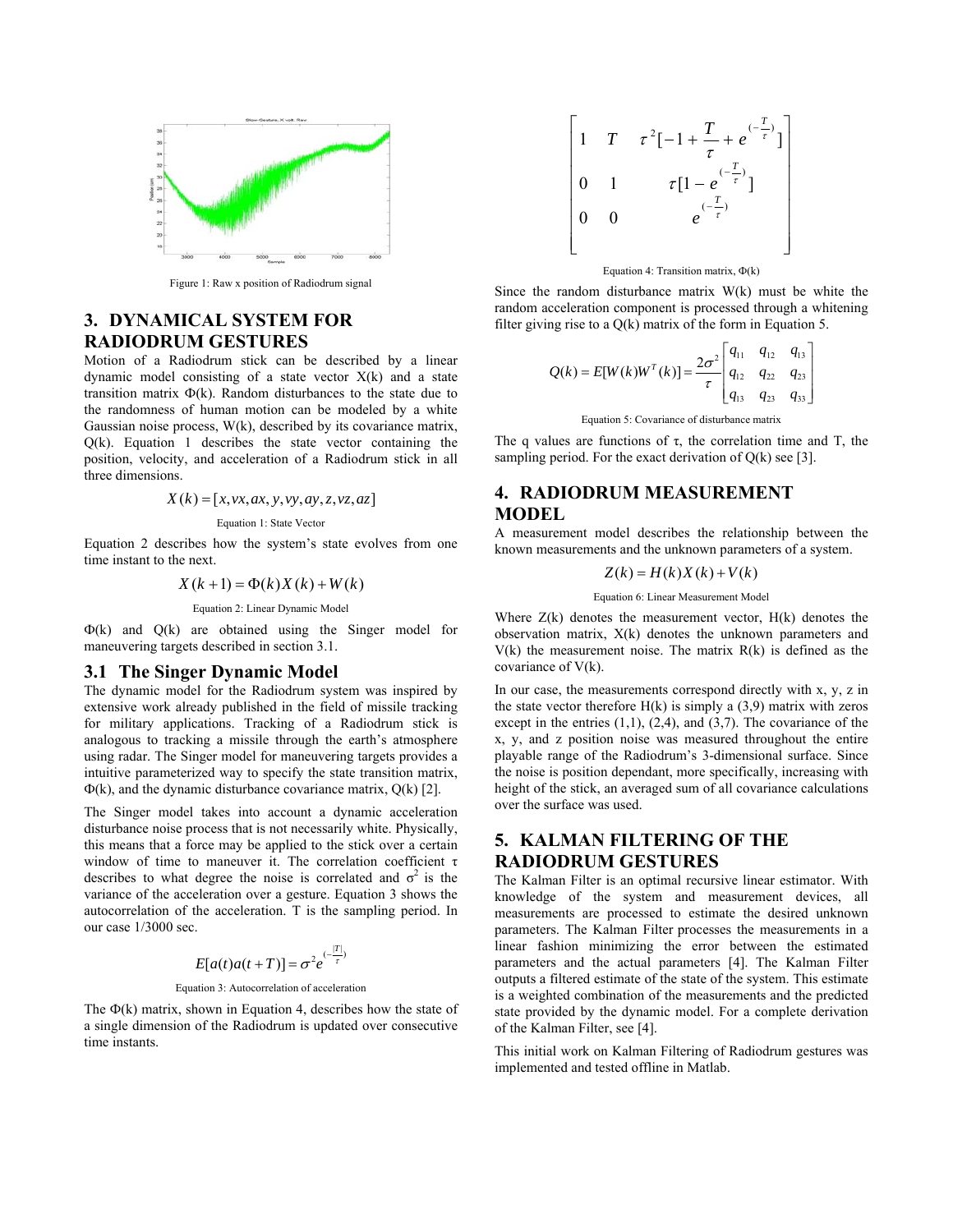### **5.1 Definition of Gesture Types**

A single Kalman Filter, using a specific tuned dynamic model for each dimension cannot successfully track the entire range of gestures that a performer can offer. To cover the breadth of acceleration variances and time correlations, three different dynamic models were used. These three models correspond to three modes of gesture: Slow Move, Fast Move, and Whack. The Slow Move and Fast Move gestures are defined as slow and fast varying stick movements over the range of the surface respectively. The Whack gesture corresponds to the striking of the stick upon the surface of the drum. In whack mode the stick experiences the highest accelerations and decelerations, therefore smallest acceleration correlation (impulsive) with greatest variance.

### **5.2 Tuning of model parameters**

A variety of gestures, representing each mode were tracked using the three Kalman Filters. [Table 1](#page-2-1) shows the x, y, and z values of the model parameters tuned for each gesture mode.

| Gesture                                            | $\tau$ (x, y, z) (s)         | $\sigma^2$ (x, y, z) (m/s <sup>2</sup> ) |
|----------------------------------------------------|------------------------------|------------------------------------------|
| Mode                                               | $T=1/3000$ sec               |                                          |
| <b>Slow Move</b>                                   | $100*$ T, $100*$ T, $100*$ T | 0.1, 0.1, 100                            |
| <b>Fast Move</b>                                   | $65*T, 65*T, 65*T$           | 800, 800, 80000                          |
| Whack                                              | 100*T, 100*T, 2*T            | 70, 70, 1e7                              |
| Table 1: Singer Model Parameters for Gesture Modes |                              |                                          |

<span id="page-2-1"></span>As expected the decrease in **τ** from Slow Move to Fast to Whack indicates the movement getting more impulsive and intuitively, the variance of the acceleration increases as the gestures get more erratic. In all cases the z variance is greater than the x and y. This is because performers tend to move more impulsively in the z direction. For the case of the Whack, an extreme variance models the z acceleration while lower variances model the x and y accelerations. Whacking requires very little movement in the x and y directions.

<span id="page-2-2"></span>

Figure 2: Raw unfiltered Fast Move gesture

[Figure 2](#page-2-2) and [Figure 3](#page-2-3) show a 4 second record of the raw and filtered Radiodrum position track of a fast gesture in 3 dimensions respectively. A Kalman Filter tuned to the Fast Move mode was used. This gesture was accurately tracked through noisy measurements with improved accuracy. Next we describe how the 3 models are combined to obtain a single estimate of the current gesture track.

<span id="page-2-3"></span>

Figure 3: Kalman filtered Fast Move gesture

#### <span id="page-2-0"></span>**6. AN INTERACTING MULTIPLE MODEL**

The Interacting Multiple Model (IMM) algorithm provides a single output of the estimated state of a dynamic system from a combination of subfilter outputs, each of which are tuned to a specific dynamic model. The weighting of each model's state estimate in the final combined state estimate is proportional to each model's likelihood function at the current iteration of the algorithm. The likelihood of each model, j is calculated from the normal distribution shown in [Equation 7](#page-2-4) [5].

<span id="page-2-4"></span>
$$
\Lambda_j = N[z(k); z^{j}
$$
  
Equation 7: Model Likelihood  

$$
\Lambda_j
$$

Where  $z(k)$  are the current measurements,  $z(k)$  are the current model's predicted measurements, and  $S^j$  is the covariance of the model's innovations sequence, the difference between the predicted measurements and actual measurements.

Inputs to each model's filter at the start of an iteration, k, is a weighted combination of the outputs of each model's state estimate,  $X_i(k-1)$ , and covariance,  $P_i$  (k-1) from the previous iteration, k-1. Weighting of each model j's state estimate and covariance is governed by model j's likelihood,  $\Lambda_i$  and model j's switching probability to the current model. Since a Markovian process governs model transition, a model transition probability matrix can be defined.

#### **6.1 IMM Results for the Radiodrum**

We use 3 models to describe the 3 modes of performance, differing by their dynamic noise covariance matrix, Q.

<span id="page-2-5"></span>

Figure 4: IMM Filtered Radiodrum signal of slow gesture